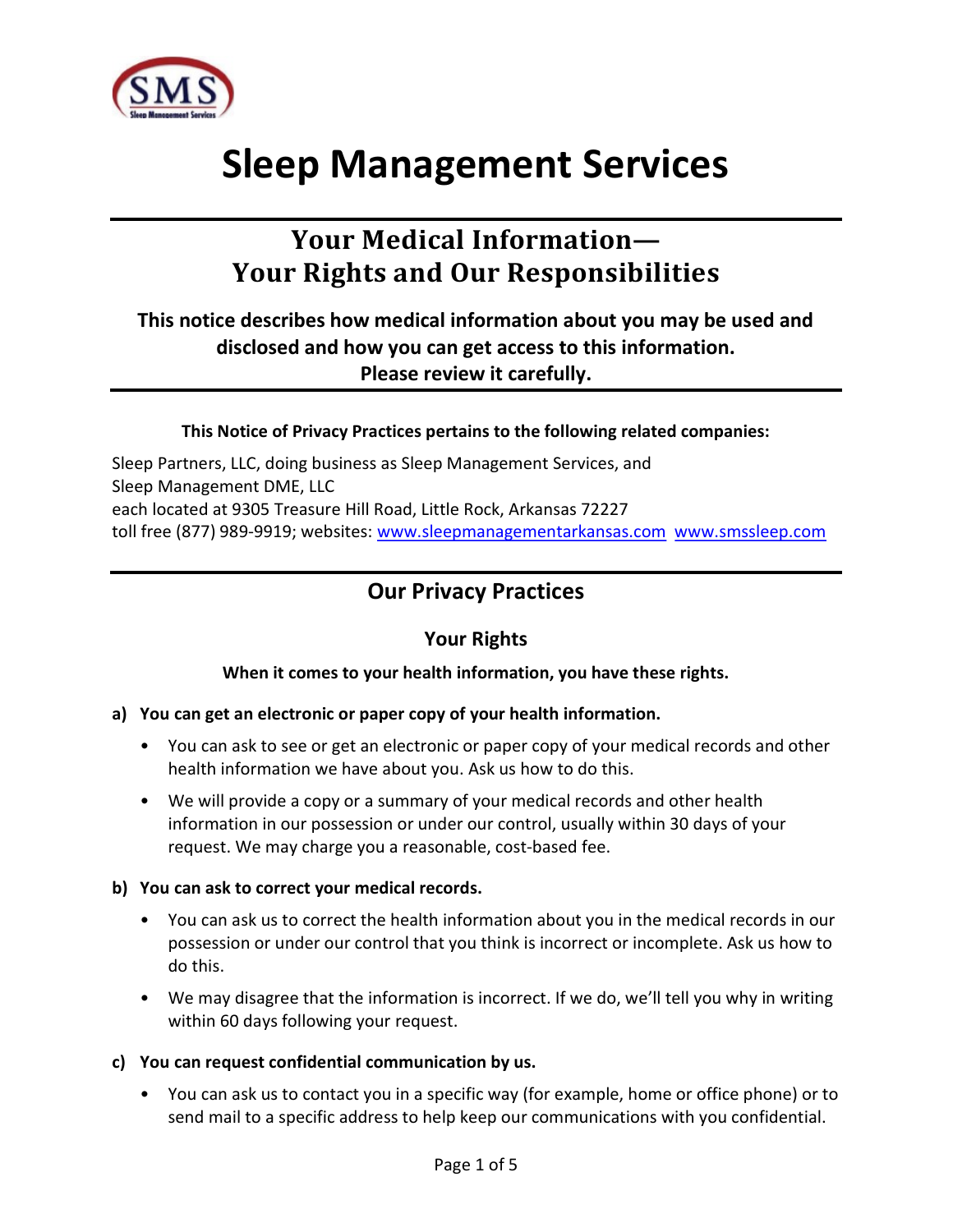

• We'll do as you ask as long as your requests are reasonable.

#### d) You can request that we limit what health information we use or share.

- You can ask that we not use or share some or all of your health information for treatment, payment, or our business operations. We are not required to agree to your request, and we may say "no." But if we agree, we'll abide by your request until you withdraw it.
- If you pay in full out-of-pocket for a service or health care item from us, you can tell us not to share information about that service or item with your health insurance plan, whether for payment or for our business operations. We'll not share that information with your health insurance plan, unless a law requires us to do so.

#### e) You can get a list of those with whom we've shared information about you.

- You can ask for a list (an "accounting") that shows to whom and why we've shared your health information for permitted public or private purposes during the last six years.
- Our list will include all our disclosures *except* those made for treatment, payment, or our business operations and those you asked us to make. We'll provide you with one free accounting each 12-month period, but we may charge you a reasonable, cost-based fee if you ask for additional accountings within those 12 months.
- f) You can have a copy of this notice.
	- You can ask for a paper copy of this notice at any time. We'll promptly give you a paper copy, even if you agreed to receive our notice electronically.

#### g) You can choose someone to act for you.

- If you have given someone medical power of attorney or if someone is your legal guardian, that person can exercise your rights and make the choices about your health information we describe in this notice.
- We'll make sure the person has the authority to act for you before we act on the person's requests or instructions.

#### h) You can file a complaint if you believe your rights are violated.

- If you believe we have violated your rights, you can file a compliant with us by contacting our Chief Executive Officer and Privacy Official using the address, phone number or email at the end of this notice.
- You can also or instead file a complaint with the Office for Civil Rights of the U.S. Department of Health and Human Services by (i) sending a letter addressed to the Office for Civil Rights at 200 Independence Avenue, S.W., Washington, D.C. 20201; (ii) calling 1 877-696-6775; or (iii) visiting www.hhs.gov/ocr/privacy/hipaa/complaints/.
- We will not retaliate in any way against you for filing a complaint.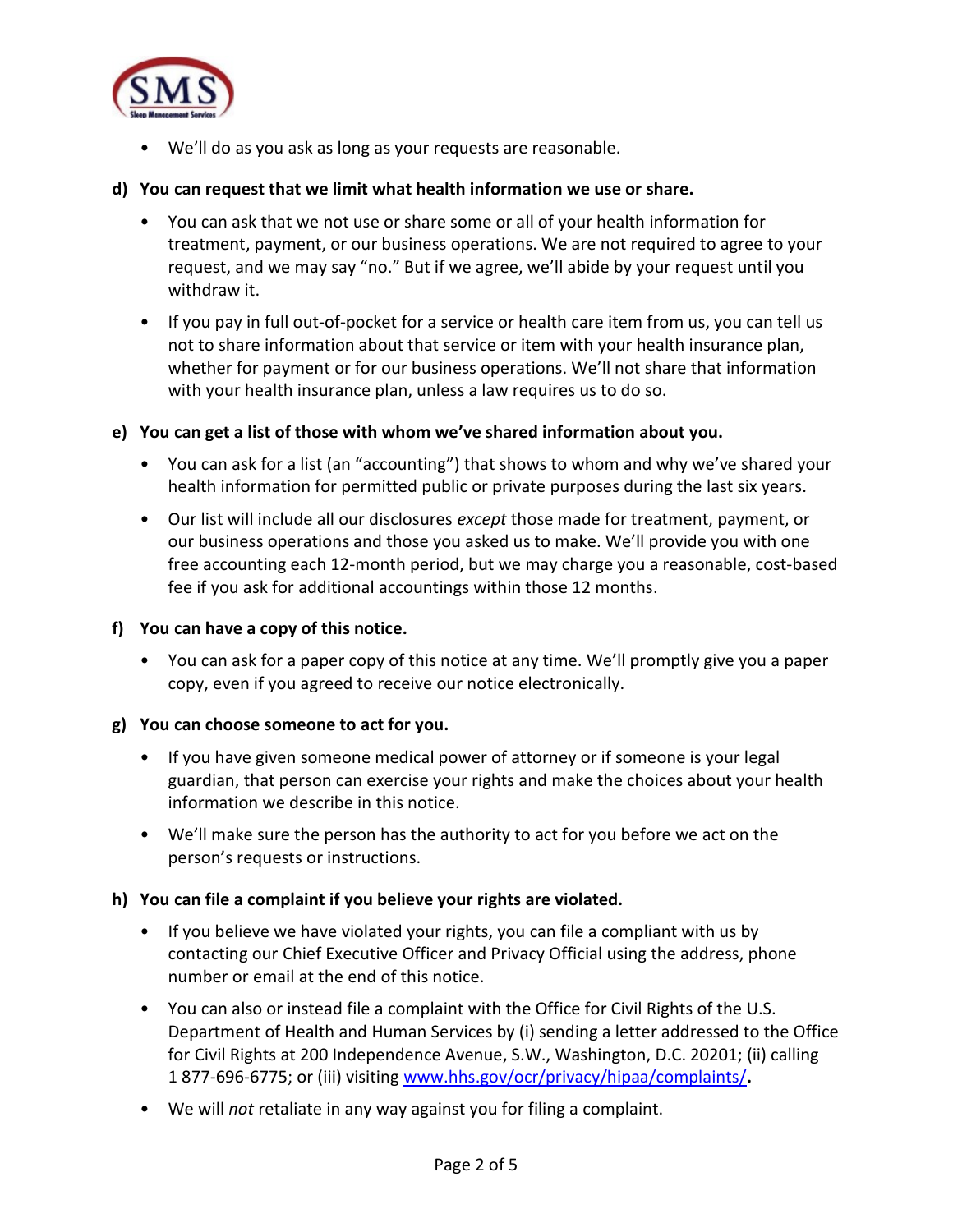

# Your Choices

#### For certain of your health information, you can tell us your choices about what we share.

If you have a clear preference for how we share your health information in the situations described below, talk to us. Tell us what you want us to do. We'll follow your instructions if your requests are reasonable.

#### a) In the following situations, you have the right to tell us whether we may:

- Share your health information with your family, close friends, or others involved in your care
- Share information about you in a disaster relief situation
- Include information about you in our facility directory

If you are not able to tell us your preference—if, for example, you're unconscious—we may share your information if we believe that is in your best interest. We may also share your information if needed to lessen a serious and imminent threat to the health or safety of you or others.

b) We never use or share your information for marketing nor do we ever sell your information, unless you give us written permission to do so:

# Our Permitted Uses and Disclosures

Here is how we're permitted to use and share your health information.

a) To treat you and others: We 're permitted to use and share your health information with health care professionals who are treating you or treating others when access to your health information may assist in that treatment.

Example: We may share the results of the sleep study we conduct on you with a physician to interpret the results and with the physician who referred you to us for the sleep study.

b) To bill for our services: We're permitted to use and share your health information to bill and get payment from your health insurance plan or others who may be responsible for paying for part or all of the services we have provided to you.

Example: We may give information about our treatment of you to your health insurance plan so we may receive payment for the services we provided to you.

c) To operate our business: We're permitted to use and share your health information to improve the quality of our services, contact you when necessary or appropriate, and otherwise operate our business.

Example: We may use and disclose information about you to control and enhance our quality and improve our services.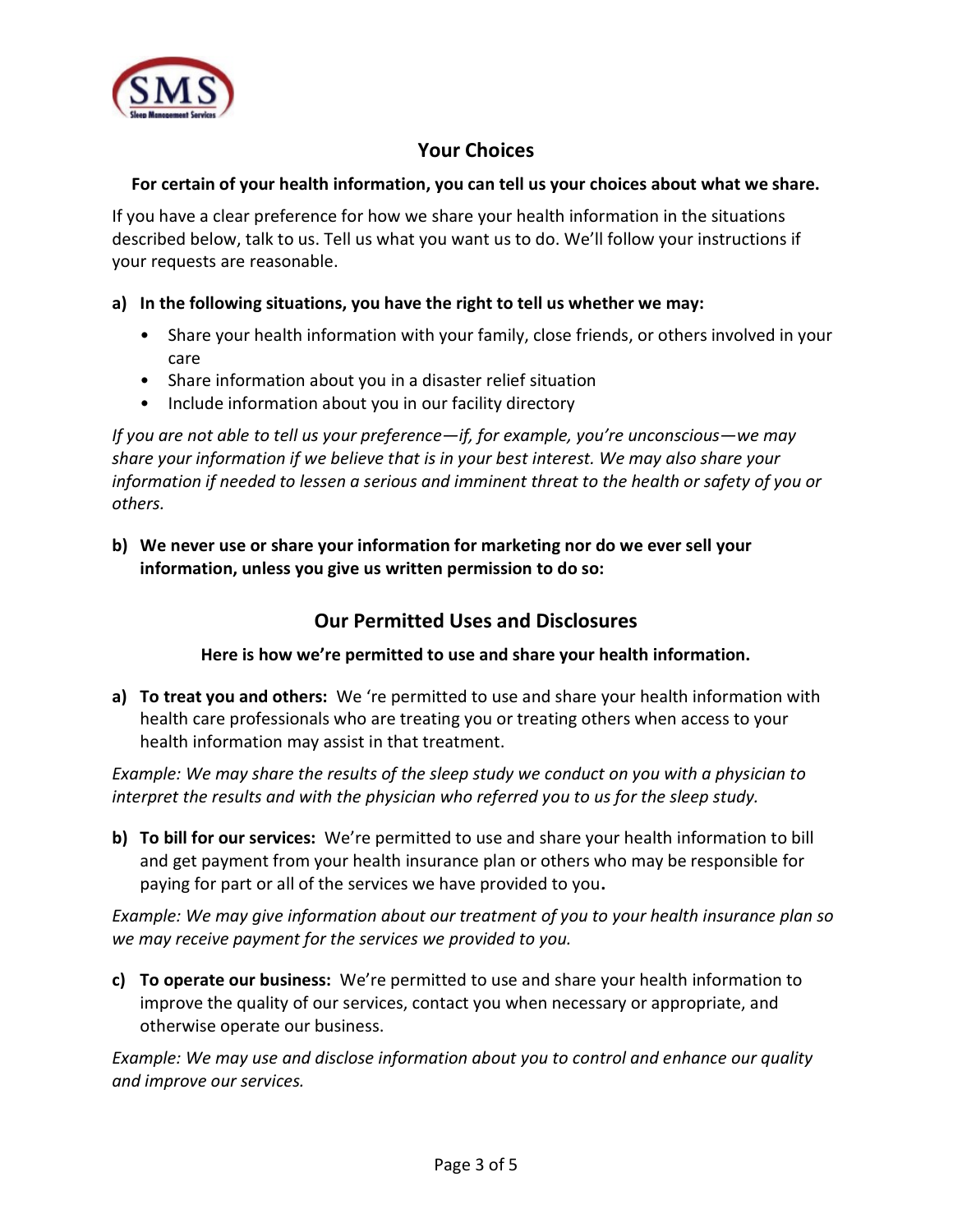

# Other Uses and Disclosures

#### We're permitted to use or share your health information for certain other purposes.

We're allowed—and at times required—to use or disclose information about you in ways that contribute to the public good, such as public health and research, or to public safety, such as law enforcement and national security. We must satisfy many conditions required by law before we're allowed to use or disclose your information for these purposes. For more information, see: www.hhs.gov/ocr/privacy/hipaa/understanding/consumers/index.html.

- a) Public health and safety: We're allowed to share your health information for public health and safety to:
	- Prevent disease
	- Assist with medical and other product recalls
	- Report adverse drug reactions
	- Report suspected abuse, neglect, or domestic violence
	- Prevent or reduce a serious threat to your or someone else's health or safety
- b) Research: We're allowed to use or share your information for health research
- c) Comply with law:
	- We'll use or disclose your information as required by state or federal laws
	- We're required to share your information with the U.S. Department of Health and Human Services to ensure we're complying with federal privacy law (such as "HIPAA").
- d) Medical examiners and funeral directors: We're allowed to share information about you with a coroner, medical examiner, or funeral director that pertains to a death
- e) Workers' compensation, law enforcement, and other government requests: We're allowed to use or share information: about you:
	- For workers' compensation claims
	- For law enforcement, including with a law enforcement official
	- With health oversight agencies for activities authorized by law
	- For special government functions, such as the military, national security, and presidential protective services
- f) Lawsuits and legal actions: We're allowed to use and share information about you in response to a court or administrative order or subpoena.